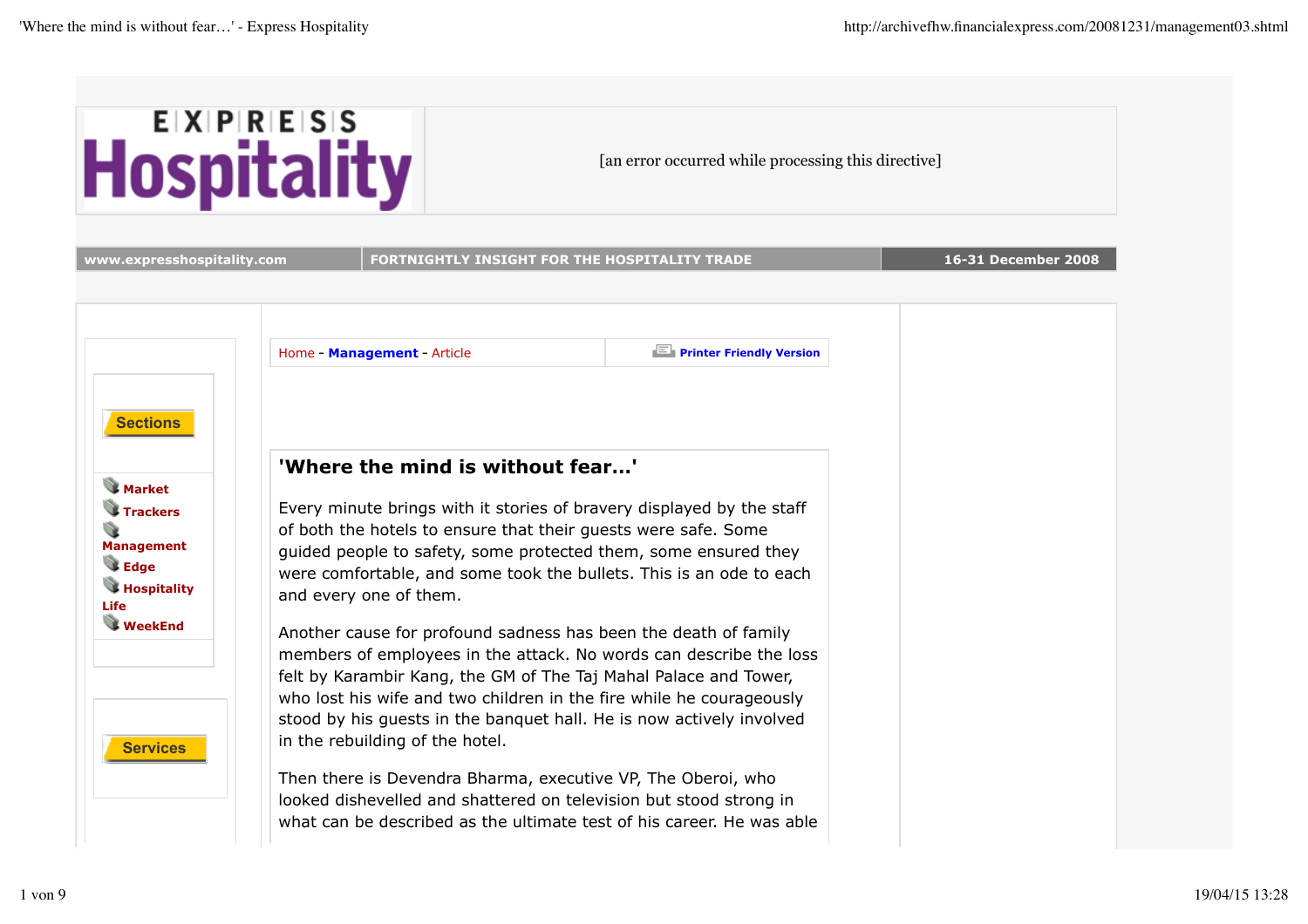| <b>Subscribe/Renew</b>                                          | to come out safe and bring with him guests from the Trident-Oberoi.<br>Today his challenge is to bring the two hotels back to life.                                                                                                                                                                                                                                                                                         |  |  |
|-----------------------------------------------------------------|-----------------------------------------------------------------------------------------------------------------------------------------------------------------------------------------------------------------------------------------------------------------------------------------------------------------------------------------------------------------------------------------------------------------------------|--|--|
| <b>Archives/Search</b><br>Contact Us                            | Sarita Hegde Roy, Taj's director for PR, who was trapped in Sea<br>Lounge Café with an international television crew, also lived to tell<br>the tale. She recalls the way the hotel staff strove to create a safe<br>zone amidst the blasts, fire and smoke to provide water to those                                                                                                                                       |  |  |
| <b>Events</b>                                                   | who were stuck as they lay on the floor of the unlit restaurant,<br>hoping and praying.                                                                                                                                                                                                                                                                                                                                     |  |  |
| <b>HospitalityWorld</b><br>TravelWorld                          | Another Taj employee - Rajan Kamble - who eventually succumbed<br>to his bullet wounds stood out for the way he tried to protect his<br>guests and fought for his life till the end. There are also stories of<br>how the staff at both hotels closed doors from outside, creating a<br>human barrier, venturing into unsafe territories and blocking doors<br>with tables and mattresses to prevent easy entry. Instead of |  |  |
| <b>Network</b><br><b>Sites</b><br>$\blacktriangleright$ Express | escaping, they chose to stay back and guide their guests to safety.<br>Chef Kanda Noriyaki, who works for Wasabi at Taj, and Chef<br>Emanuele Lattanzi of Oberoi's Vetro who was with his wife and<br>six-month old daughter, too helped guests out from their                                                                                                                                                              |  |  |
| <b>Computer</b>                                                 | restaurants. Chef Lattanzi says that the only thing that allowed him<br>to keep a stable mind is the regular fire drills followed by the hotel.                                                                                                                                                                                                                                                                             |  |  |
| Exp. Channel<br><b>Business</b>                                 | Such acts require immense courage and a mind that has blocked                                                                                                                                                                                                                                                                                                                                                               |  |  |
| ▶ Express<br><b>TravelWorld</b>                                 | fear out.<br>The hospitality fraternity also mourns the death of fellow industry                                                                                                                                                                                                                                                                                                                                            |  |  |
| $\blacktriangleright$ feBusiness<br><b>Traveller</b>            | professionals who were present at these hotels - Ajit Chhabria and                                                                                                                                                                                                                                                                                                                                                          |  |  |
| $\blacktriangleright$ Express<br><b>Pharma</b>                  | his wife Monica, who were at Trident's Tiffin and food critic Sabina<br>Saigal Saikia. Kishor Bajaj, who owns Seijo and Soul Dish in Bandra,                                                                                                                                                                                                                                                                                |  |  |
| $\blacktriangleright$ Express<br><b>Healthcare</b>              | was also dining at the Oberoi, but managed to escape through the<br>kitchen. Poonam Advani, wife of Shalimar Hotel owner Dinesh                                                                                                                                                                                                                                                                                             |  |  |
| $\blacktriangleright$ Express<br><b>Textile</b>                 | Advani, also managed to escape. However, her sister and brother-<br>in-law, Lavina and Rohit Harjani, did not make it.                                                                                                                                                                                                                                                                                                      |  |  |
|                                                                 | While Taj has listed 11 deaths, the Oberoi has mentioned loss of 10                                                                                                                                                                                                                                                                                                                                                         |  |  |
|                                                                 |                                                                                                                                                                                                                                                                                                                                                                                                                             |  |  |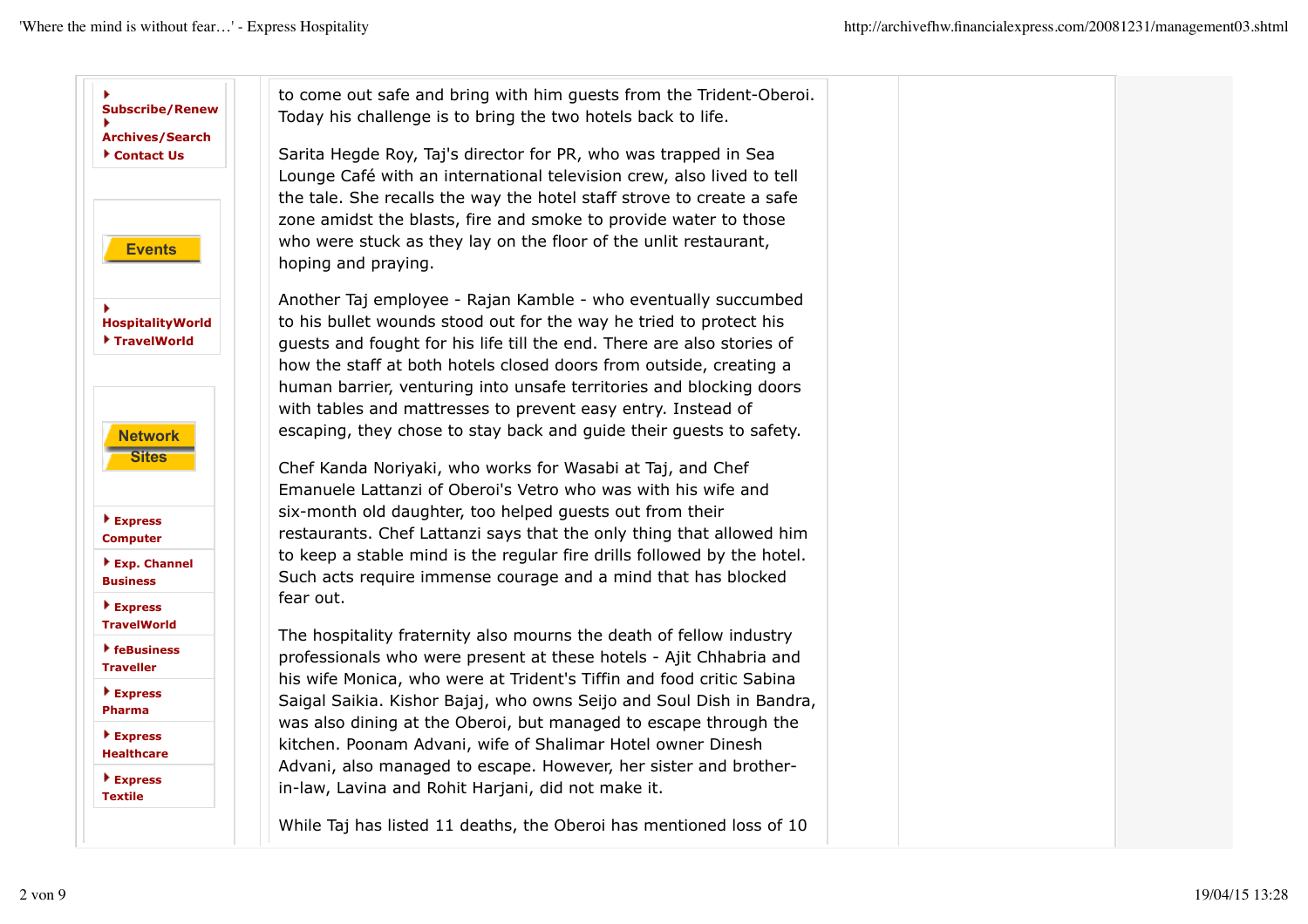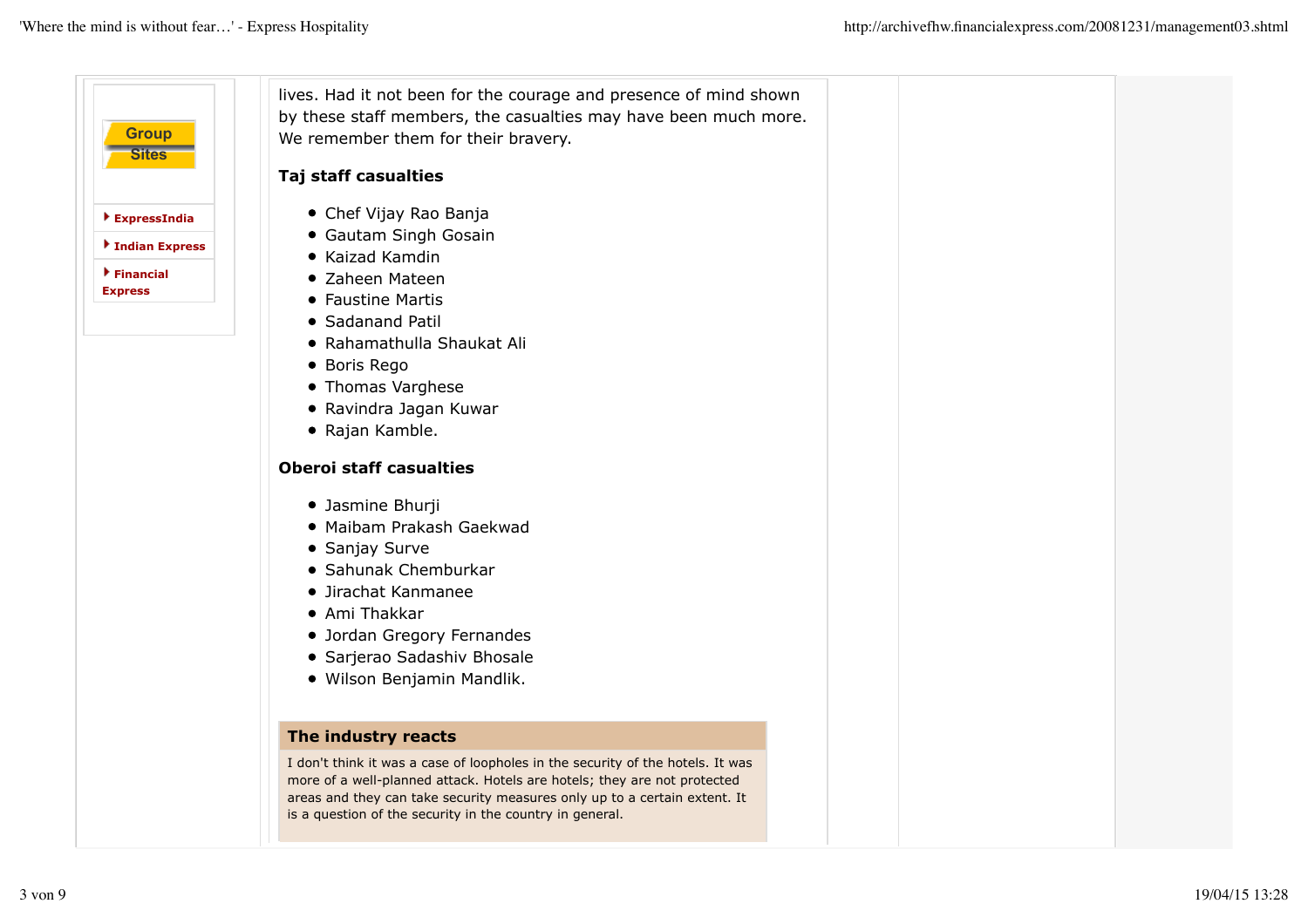There would be an immediate adverse reaction as had happened in New York or Jordon after the terror attacks. People will be wary of travelling to Mumbai for a while and therefore the industry will be hit hard. I think that the immediate need is to have a better communication system in place.

## **K B Kachru**

*Executive VP, Carlson Hotels*

It is a major blow to the industry to witness the attacks in the two leading hotels which were landmarks in their own right. The security issue in the country in general is once again being raised. We have increased security with immediate effect. Business-wise, we haven't been impacted much by these incidents. We are ruled by the domestic market and have observed just a four to five per cent cancellation in bookings. I reckon that the impact of these attacks would be more on the luxury hotels in the country, since they cater to a fairly large number of international guests and many of them have already cancelled their bookings. I expect things to stabilise in the long run.

> **Vilas Pawar** *CEO, Choice Hotels (India)*

My first thought goes out to the people who have been the victims of these attacks. The damage to the buildings is secondary. I think the biggest lesson we have learnt from this is on the security aspect; it is of prime significance. Service and other factors are all secondary. We can no more allow easy access to the people.

On the other side, business will be deeply impacted. We were already hit by the global meltdown. The occupancy levels will be drastically hit. Considering what has happened to Mumbai, the level of confidence of leisure regions like Rajasthan and Goa would be even lower. I think this year will be a difficult one for the hospitality and tourism industries. I sincerely hope that we stay strong through troubled times and emerge stronger.

# **Sanjay Sethi**

*CEO & MD, Berggruen Hotels*

"It is clear that these terrorists are against India's economic strength. We don't know whether they were staying in the hotels but no hotel in the world can do anything if people with loaded guns enter their premises. The staff did their best to save the lives of the people; some of them even sacrificed their own. No doubt there is scope for improvement in hotels as far as security is concerned but the need of the hour is to have a national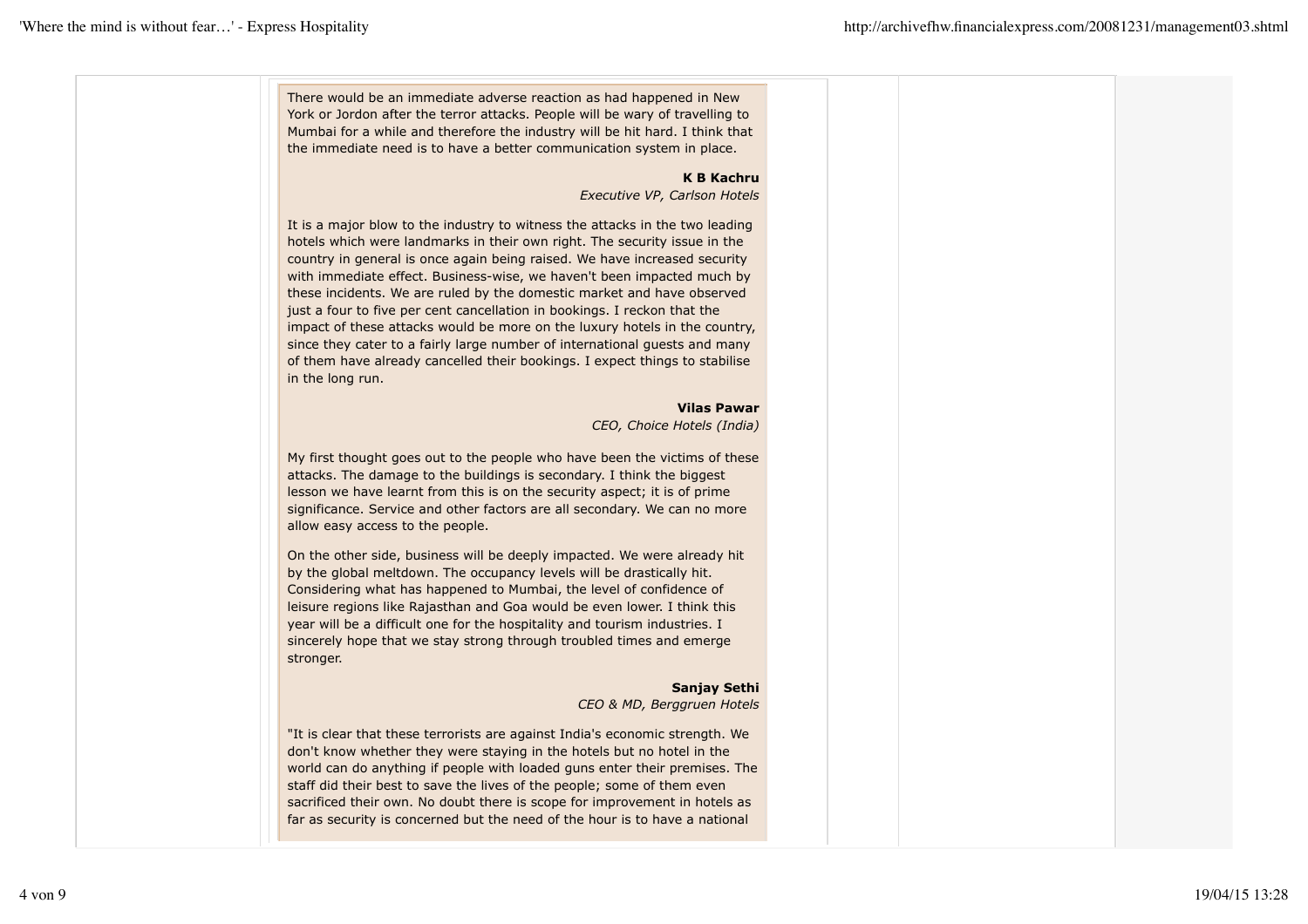security agency in the country.

In the short run, Mumbai will be affected deeply. Already, a lot of cancellation of bookings has been witnessed as tourists are scared to come to the city and India. But the city and the country will bounce back soon."

**Param Kannampilly**

*Chairman, Concept Hospitality*

"It feels shocking that such an attack has happened in the country at a time when the economy is growing phenomenally and numerous multinational are coming to the country. I have frequently visited the two premium properties and have always been thoroughly satisfied with their security. I am amazed how the terrorists were able to enter the hotels in spite of security. I think we shouldn't blame the hotels in such a scenario. The need of the hour is to increase the security in the country in general. It was just the start of the season and such an attack would no doubt dampen people's travel plans. It would take some time before everything stabilises. I foresee a lot of outbound traffic happening during this season."

> **Mumtaz Moiz** *GM, Club Med India*

"It would be hasty to speculate on the extent of the impact on future business until the situation has been brought under control and in-depth assessments have been made. India, and Mumbai, is a favourite destination for business and leisure travellers and I believe that the reputation is well deserved and it will reassert itself once the full scope of the events is known.

#### **Armando Kraenzlin**

*Regional VP (India & Mauritius) and GM, Four Seasons Hotel Mumbai*

"We would like to express our deepest sympathies to the victims of these horrific attacks, as well as to our industry colleagues. We have maintained security at all of our properties in India at the highest level for some time and have heightened procedures even more in the aftermath of these attacks. In Mumbai, we have further intensified physical security at our hotels and are limiting access to resident guests and authorised personnel only.

Beginning several years ago, we undertook a national overhaul of our existing emergency and crisis programmes and procedures to address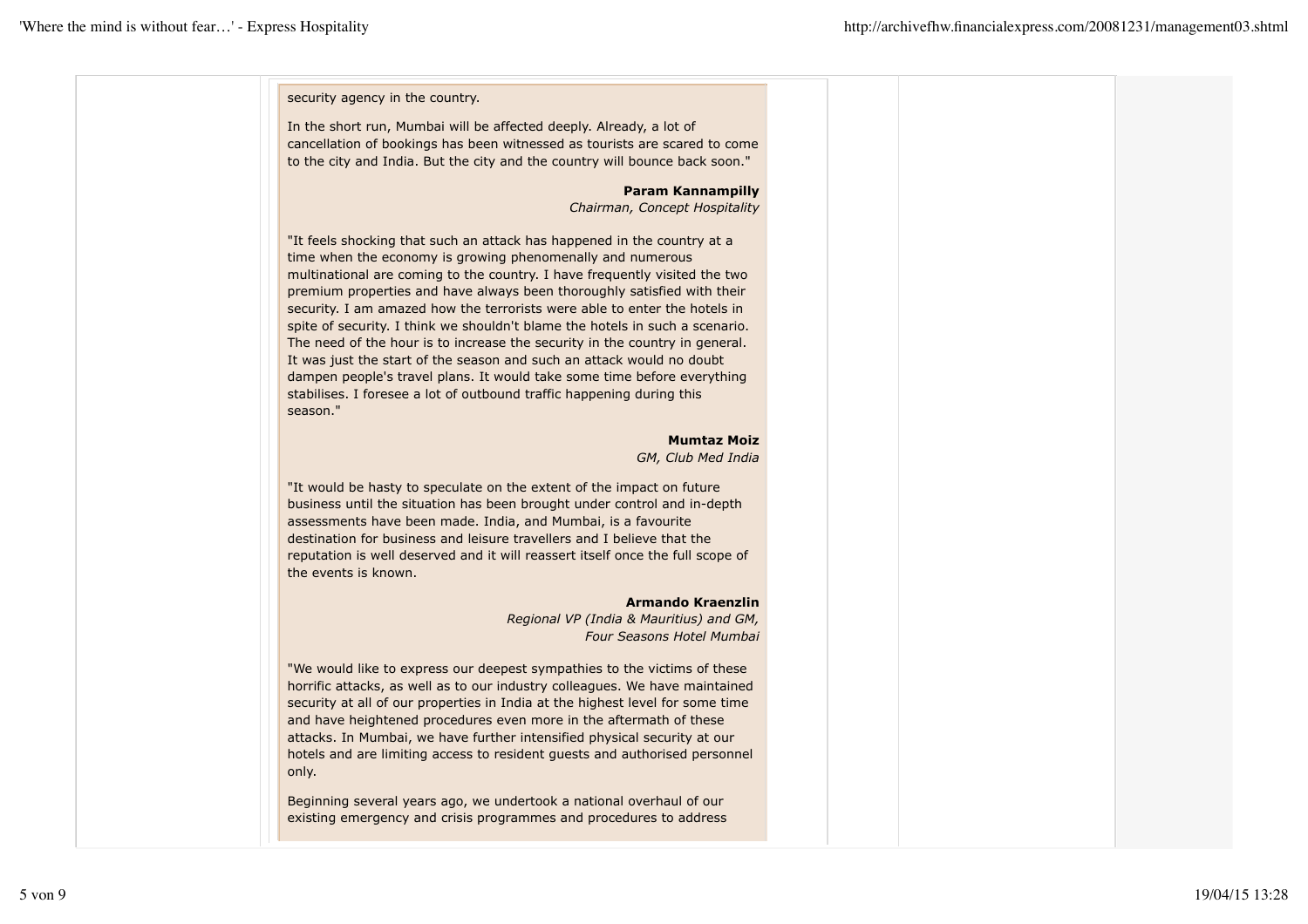terrorism-related events as well as traditional crises.

We have made a significant investment to upgrade our emergency and crisis procedures and security measures in light of world events, understanding that travellers are ever more concerned about their personal safety, whether at home or on the road. In light of current scenario, it will not be prudent to disclose the specific security arrangements which have been rolled out. Suffice to say that we have taken every step to ensure the safety and comfort of our guests and associates.

#### **Anil Malik**

*GM, ITC Hotel The Maratha*

"Security is continuously evolving and being reviewed. Of course it is a priority, but then nobody anticipated such an event. This only means that hotels will now have to be more stringent and alert in ensuring that the existing security systems in their respective hotels are in perfect working order and are carried out thoroughly, right from baggage surveillance to metal detectors. We will definitely lend a helping hand in whatever way we can to the hotels affected. As part of the hotel industry, we take this loss personally and we will work together to do whatever it takes to overcome this tragedy."

### **Anjali Chatterjee**

*Head (Corporate Communications), Bharat Hotels Group*

We extend sympathy to all those guests, hotel staff and security personnel who laid down their lives during sudden and unexpected attack in Mumbai. Security in the establishments including hotels has been stepped up with thorough checks. Resident room floors are prohibited for non-resident guests and the hotel is guarded by the armed local police.

### **Suresh Badlaney**

*GM, Le Royal Meridian, Chennai*

Bookings in five-star hotels and inflow of foreign tourists into the country were already running low due to the global economic meltdown. With Wednesday's terror attack, the hotel industry is expected to see a rise in the number of cancellations and also a substantial reduction in tourist numbers since the terrorists have struck at the peak of the tourist season. This is for the first time terrorists have targeted hotels and foreigners.

The attacks also led to a number of meetings, conferences and exhibitions being cancelled. I feel is that more than the financial meltdown, it's the morale of the people that has to be built up.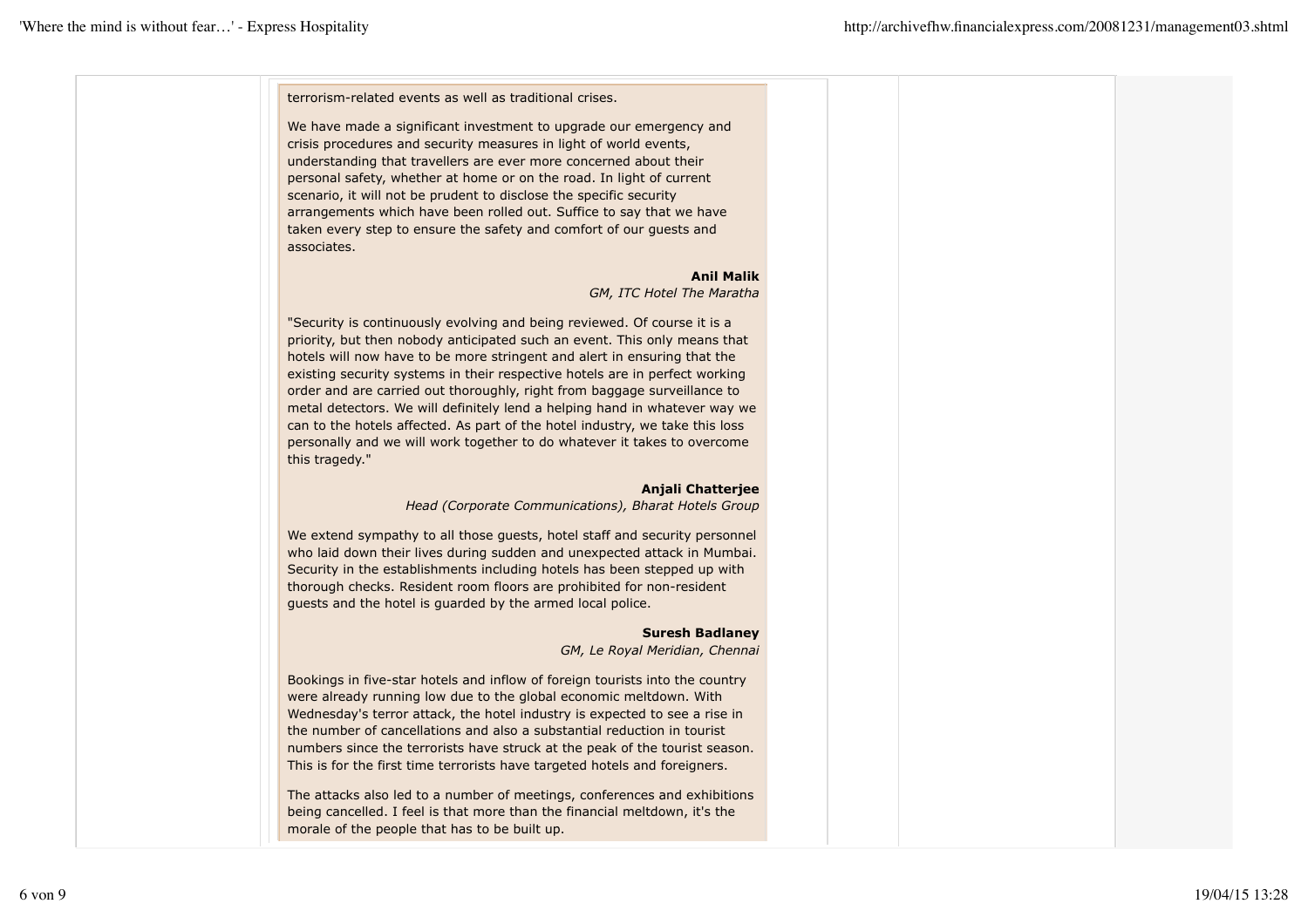# **Punish Sharma,** *GM, Rodas An Ecotel Hotel* "It is a very sorry situation and the travel advisories are out though it will be difficult to gauge its impact as there are a number of 'avid Indian fans' who would realise that terrorism is not unique to India and that anything can happen at anytime and anywhere. The government now needs to counter these advisories with the help of effective PR campaigns worldwide. Also, the trade needs to understand the crisis situation and therefore, everyone needs to contribute and not fragment the industry further. Hoteliers have made significant profits in the last five years by selling rooms at unrealistic prices. The industry now needs to realise that it shouldn't get too greedy now and learn to eat potatoes and fix these prices so that people find value for money. **Ajay Prakash** *National general secretary, Travel Agents Federation of India* HRAWI has sent a message to all hotels to upgrade security and not to provide rooms to walk-in guests or FITs without proper identification. The long-term effects of these incidents will not be much, as long as we can recover fast enough. For that we need strong political will, laws, training and better equipment for the police force. The US was attacked once and they took such stringent measures that there have been no repeat attacks. We, on the other hand, have had repeated attacks in each city and still nothing has been done. HRAWI is equipping members and imparting training to staff in co-ordination with the police department to handle such situations. We recently had a meeting with the crime branch to train staff on how to keep an eye out for suspicious movement within the hotel premises. We have requested all hotels to implement such measures with immediate effect. All hotels in the western region have decided to come together to contribute towards helping the families of the staff that have lost their lives; this fund will be raised from both hotel owners and employees and

### **S P Jain**

*President, HRAWI & MD, Pride Hotels*

The government has to take initiatives to handle this situation so that the long term effects of these attacks will not be much. We at FHRAI have issued circulars to all hotels to upgrade their security systems and asked

will go to the families affected.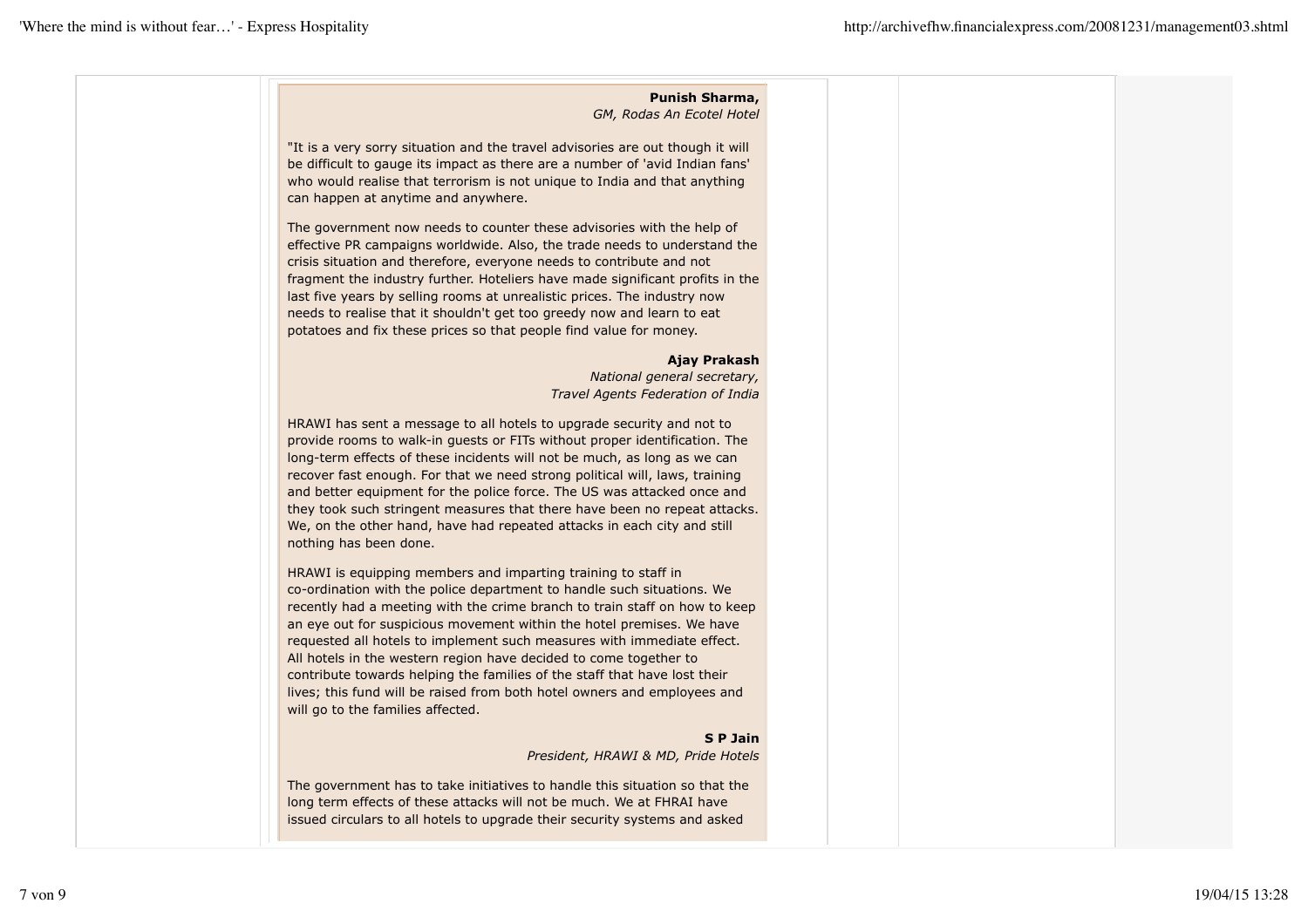them to install screening systems akin to those at airports.

**M P Purshotoman** *President, FHRAI*

One must salute all those fellow hoteliers who were trapped in the crossfire and helping people at the cost of their own lives. I am proud to be part of this fraternity. When we discussed hotels, we immediately talked about the destination, hygiene, food, proximity to business centres, etc. This attack has shown us that security is more important than other things. The staff has to believe and have faith in the hotel's security and this will rub off on the guests eventually.

On our part, we have been trying to build confidence and have co-operated with the para-military forces and have helped people who wanted to leave. There are strict security measures for the hotel; the perimeter has been barricaded and everyone entering the hotel is being frisked. We have also asked the local police force to provide us support and have also hired our own armed men. There are always two department heads watching the CCTVs for any awkward movements.

#### **Pradeep Uniyal**

*GM, ITC Fortune, Navi Mumbai*

The image of India has taken a severe beating. The short term will see a lot of losses; this panic has seen cancellations of around 600 room nights in just two-three days. Our banquets have also been cancelled; everything combined we are seeing approximately a loss of Rs 1 crore. Even our GDS pick-up has gone completely quiet and we are down to 45-50 per cent occupancy.

We on our part have waived off all cancellation clauses.

Personally I don't think this slump will last long, because whatever said and done after a point of time business and earning a living will take precedence over everything else. Once the travel advisory is lifted within the next 15-odd days, daily lives and businesses should be back on track.

The good thing is that people are already expecting a bounce-back by New Year. We need to reassure and convince our guests to be with us. For this we need to enhance our security measures with more focus and better equipment.

> **Anuraag Bhatnagar** *GM, Le Royal Meridien*